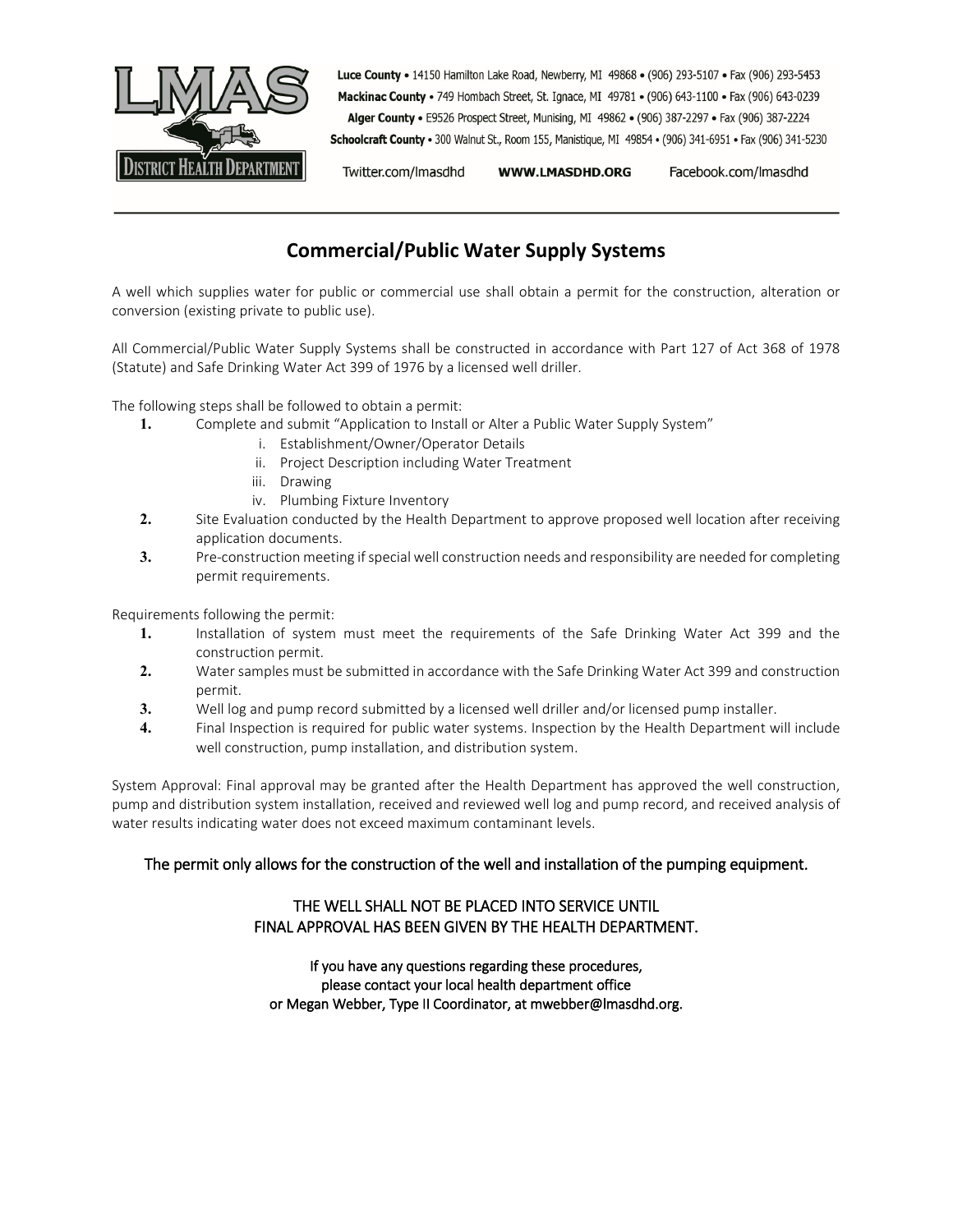# SUMMARY OF PROCEDURES TO FOLLOW IN **CONSTRUCTING AND OPERATING A TYPE II PUBLIC WELL**

APPLICATION: Submit completed application/dimensioned site plan (form enclosed), plumbing fixture inventory (form enclosed), drinking water contingency plan and application fee.

SITE EVALUATION: The Health Department will make a well site evaluation to approve the proposed well location after receiving application materials.

PRE-CONSTRUCTION MEETING: The applicant, licensed well driller and Health Department will meet to discuss the well drilling plan, special well construction needs and responsibility for completing other permit requirements.

WELL CONSTRUCTION PERMIT: If the proposed construction details and the well site information are satisfactory, the Health Department will issue a well construction permit. This permit is to construct the well only. The well shall not be put into service until final approval has been granted by the Health Department.

SYSTEM INSTALLATION: System is then installed according to the requirements of the Safe Drinking Water Act (294 PA 1976, as amended) and the construction permit. After the system is installed, the system shall be disinfected and then flushed to waste after the appropriate contact time. All disinfectant must be removed from the system before water samples can be collected.

SYSTEM INSPECTION: An on-site inspection of the well construction, pump installation and distribution system must be conducted by the Health Department. Initial required water samples are collected (one for coliform bacteria and one for partial chemical analysis). A second coliform bacteria sample is collected after 24 hours.

WATER WELL AND PUMP RECORD: This form must be completed and submitted by the well driller. If the well driller does not install the well pump, a licensed pump installer or licensed plumber must also submit this form.

SYSTEM APPROVAL: Final approval for use of the well may be granted when the Health Department has approved the well construction, pump and distribution system installations; received analyses results indicating the water does not exceed maximum contaminant levels; and received a satisfactory Water Well and Pump Record.

### PLEASE NOTE: THE WELL PERMIT (WHEN ISSUED) ALLOWS CONSTRUCTION OF THE WELL AND INSTALLATION OF PUMPING EQUIPMENT ONLY. THE WELL MUST NOT BE PLACED INTO SERVICE UNTIL FINAL APPROVAL HAS BEEN GIVEN BY THE HEALTH DEPARTMENT.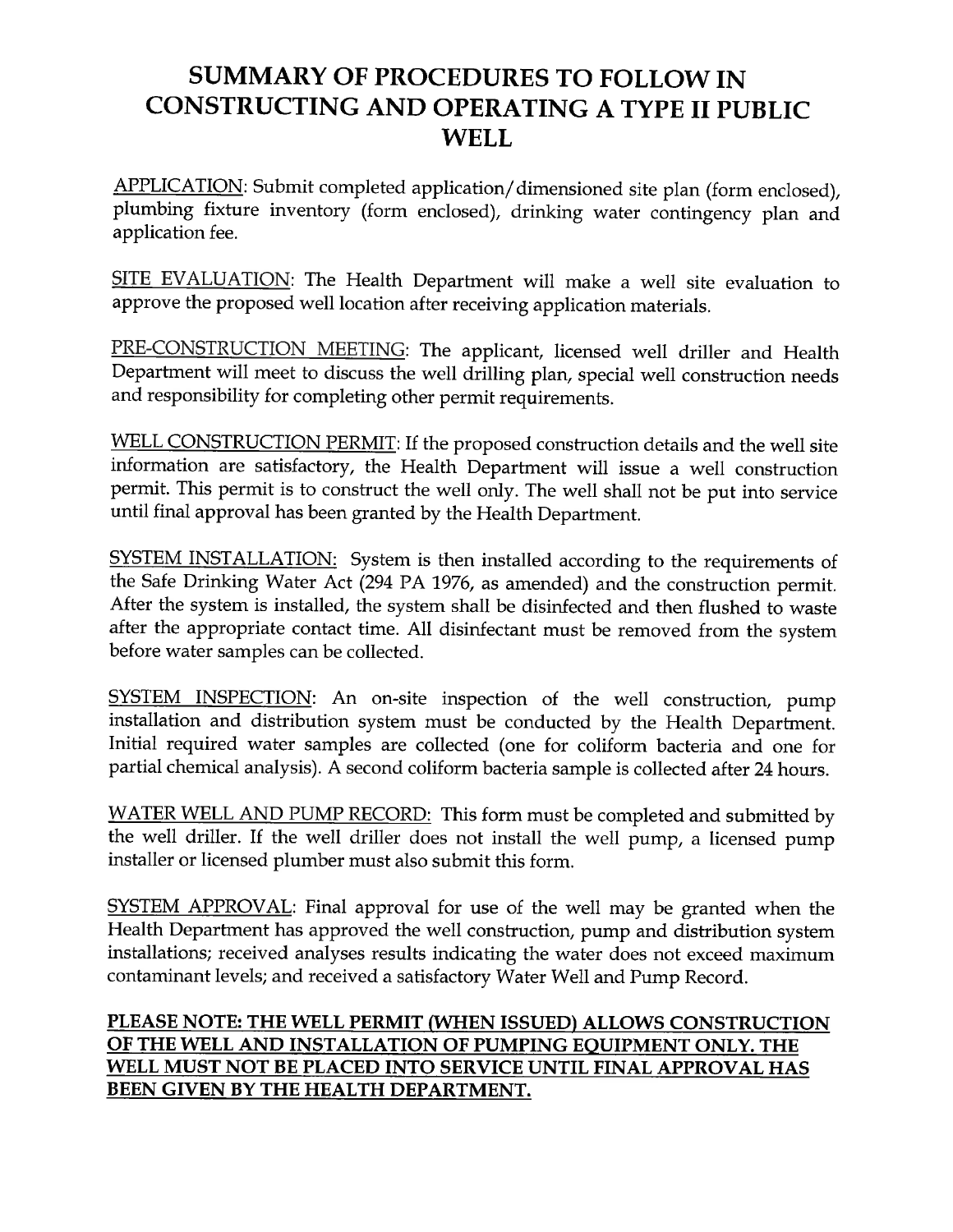|                                                  | Department of Environmental Quality<br>Office of Drinking Water and Municipal Assistance<br>Application and Permit to Install Water Supply System                           |
|--------------------------------------------------|-----------------------------------------------------------------------------------------------------------------------------------------------------------------------------|
|                                                  | Completion is required under the authority of Part 13, 1976 PA 399                                                                                                          |
| Permit to:                                       | Shaded areas for Local Health Department or DEQ use only.                                                                                                                   |
| Well Permit Number                               | Construct a Public Well Under 1976 PA 399<br>Alter a Public Well Under 1976 PA 399<br>$\mathcal{L} = \{ \mathcal{L} \}$ , and<br>22 10 12 12 13<br><b>WSSN</b><br>Source ID |
| Establishment Name                               | Address                                                                                                                                                                     |
| City                                             |                                                                                                                                                                             |
| County                                           | Section                                                                                                                                                                     |
| Owner/Manager Na                                 | <b>COMPLETE THIS SECTION</b>                                                                                                                                                |
| Address                                          | (APPLICATION FORM ATTACHED)                                                                                                                                                 |
| Average No. of Per                               |                                                                                                                                                                             |
| Premise Type                                     |                                                                                                                                                                             |
| Seasonal                                         | (Restaurant, Campground, School, etc.)<br>Food, Campground, DHS, etc.)                                                                                                      |
| Operation<br>Noll<br>Yes $\vert \ \vert$         | From<br>То                                                                                                                                                                  |
| Applicant Name                                   | Address<br><u> Alexandro de la contrada de la con</u>                                                                                                                       |
| City                                             | State<br>Zip                                                                                                                                                                |
| Applicant's Signature                            | Date<br>Phone<br>Provide scale drawing where indicated.                                                                                                                     |
|                                                  |                                                                                                                                                                             |
|                                                  | DO NOT PROCEED WITH CONSTRUCTION WITHOUT PERMIT APPROVAL FROM THE LOCAL HEALTH DEPARTMENT<br>PERMIT IS VALID FOR 2 YEARS FROM THE DATE OF ISSUANCE                          |
| Well Site Evaluation By                          | Date                                                                                                                                                                        |
| Classification Type IIA                          | Type.IIB<br>Required Minimum Pump Capacity<br>GPM.                                                                                                                          |
| Standard Isolation Area                          | , Major Isolation Area<br>$F_{\rm H}$                                                                                                                                       |
| Permit Conditions/Deviations                     |                                                                                                                                                                             |
|                                                  |                                                                                                                                                                             |
|                                                  |                                                                                                                                                                             |
|                                                  |                                                                                                                                                                             |
|                                                  | $\sim 100$                                                                                                                                                                  |
| <b>Permit Approval/Denial</b><br>By              | Date<br>提前<br>Not valid unless signed by local health department                                                                                                            |
| Final Inspection By                              | 经通知法 做<br>$\mathcal{O}(\epsilon)$<br><b>PAND</b><br>$\mathcal{L}^*$<br>$\boldsymbol{\theta}$                                                                                |
| Casing Termination Approved                      | Date <sup>®</sup><br>Yes <sup>-1</sup><br>No.<br>Yes;                                                                                                                       |
| Well Location Approved                           | Storage Tarik Approved<br>No<br>Yes<br>No L<br>Sample Tap Approved<br>Yes<br>No:                                                                                            |
| Well Construction Approved                       | Yes<br>No<br>: Pressure Relief Valve<br>Yes<br>No.                                                                                                                          |
| Well Record Approved                             | Yes<br>No <sub>1</sub><br>Pump Capacity Adequate<br>:No:<br>Yes,                                                                                                            |
| 1 <sup>87</sup> Coliform Bacteria Test<br>Result | Date<br>Nitrate Test Result<br>Date                                                                                                                                         |
| 2 <sup>ND</sup> Coliform Bacteria Test<br>Result | .Other<br>Date<br>Result<br>Date                                                                                                                                            |
| <b>Water Supply Approved By</b>                  | Date                                                                                                                                                                        |

Page 1 of 2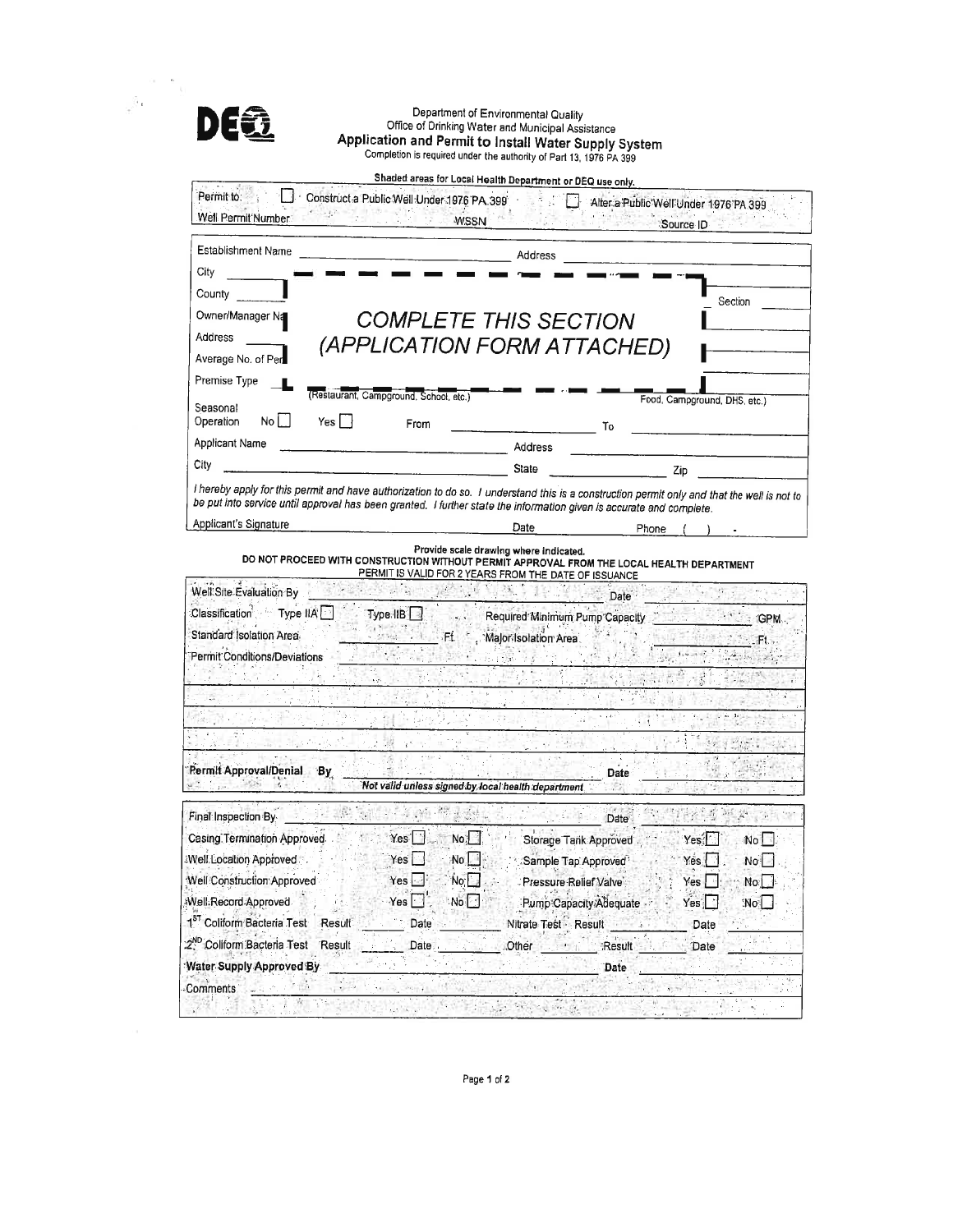$\frac{1}{\lambda}$ 

### **SCALE DRAWING:**

SCALE DRAWING.<br>Make a SCALE DRAWING indicating north, including dimensions, in the space provided below or attach separate sheet.<br>Show well location in respect to all possible sources of contamination, including adjacent p offer well located in respect to an possible sources of comanimation inclusing aspective proportion, sometime, sophic system<br>major sources of contamination. This drawing must be approved by the local health department befo

# **SMALL PROJECTS CAN USE** THIS SECTION, OTHERWISE **SUBMIT SEPARATE ENGINEERING PLANS**

After well construction is completed, a water well and pump record must be submitted and approved, the local health department is to be notified for final inspection, and applicable sampling of the well and water supply system is to be completed. Approval from the local health department is required prior to placing water supply well into service.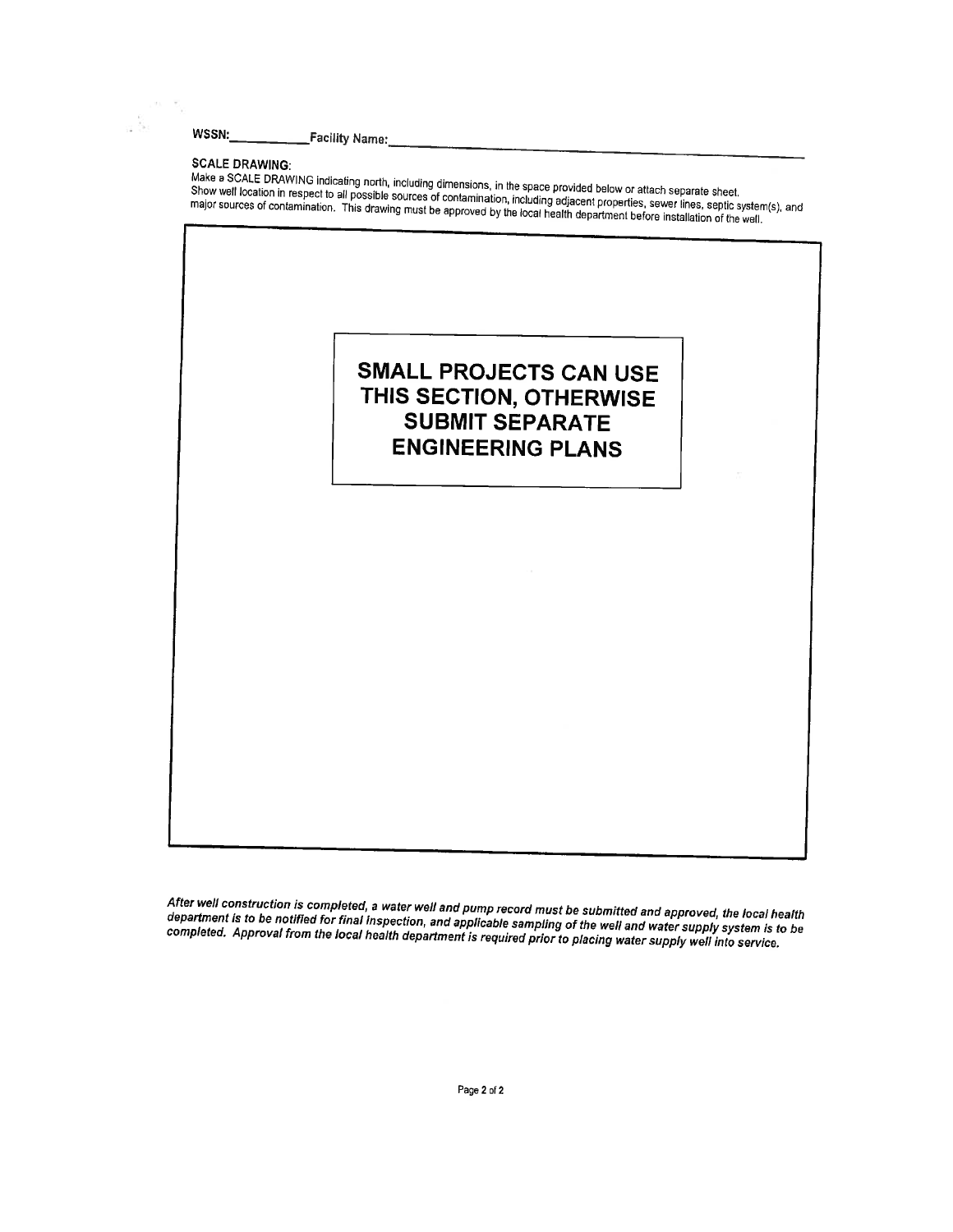

# Department of Environmental Quality<br>Office of Drinking Water and Municipal Assistance<br>Application and Permit to Install Water Supply System<br>Completion is required under the authority of Part 13, 1976 PA 399

Shaded areas for Local Health Department or DEQ use only.

|                                                                                                                                                                                                                                                                     | Construct a Public Well Under 1976 PA 399 |                                                                                                                                                                                                                                                                                                                                                                                                                                |                               | Alter a Public Well Under 1976 PA 399             |            |
|---------------------------------------------------------------------------------------------------------------------------------------------------------------------------------------------------------------------------------------------------------------------|-------------------------------------------|--------------------------------------------------------------------------------------------------------------------------------------------------------------------------------------------------------------------------------------------------------------------------------------------------------------------------------------------------------------------------------------------------------------------------------|-------------------------------|---------------------------------------------------|------------|
| Well Permit Number                                                                                                                                                                                                                                                  | <b>WSSN</b>                               |                                                                                                                                                                                                                                                                                                                                                                                                                                |                               | Source ID                                         |            |
| Establishment Name                                                                                                                                                                                                                                                  |                                           |                                                                                                                                                                                                                                                                                                                                                                                                                                |                               | <u> 1980 - Andrea Angel and Santana (b. 1980)</u> |            |
| City                                                                                                                                                                                                                                                                |                                           | State                                                                                                                                                                                                                                                                                                                                                                                                                          | <b>MICHIGAN</b>               | Zip.                                              |            |
|                                                                                                                                                                                                                                                                     |                                           |                                                                                                                                                                                                                                                                                                                                                                                                                                |                               |                                                   | Section    |
| Owner/Manager Name                                                                                                                                                                                                                                                  |                                           |                                                                                                                                                                                                                                                                                                                                                                                                                                |                               |                                                   |            |
| <b>Address</b>                                                                                                                                                                                                                                                      |                                           |                                                                                                                                                                                                                                                                                                                                                                                                                                |                               | Contact Phone                                     |            |
| Average No. of Persons Served Per Day                                                                                                                                                                                                                               |                                           |                                                                                                                                                                                                                                                                                                                                                                                                                                |                               | No. of Service Connections                        |            |
| Premise Type                                                                                                                                                                                                                                                        |                                           | License Type                                                                                                                                                                                                                                                                                                                                                                                                                   |                               |                                                   |            |
| (Restaurant, Campground, School, etc.)<br>Seasonal                                                                                                                                                                                                                  |                                           |                                                                                                                                                                                                                                                                                                                                                                                                                                |                               | Food, Campground, DHS, etc.)                      |            |
| $No$ $\Box$<br>$Yes$ $\Box$<br>Operation<br>From                                                                                                                                                                                                                    |                                           | $\overline{\phantom{a}}$ To                                                                                                                                                                                                                                                                                                                                                                                                    |                               |                                                   |            |
| Applicant Name                                                                                                                                                                                                                                                      |                                           | Address                                                                                                                                                                                                                                                                                                                                                                                                                        |                               | <u> 1989 - Johann B</u> erry, Amerikaansk politik |            |
| City<br><u> 1989 - Johann Barnett, mars ann an Cathair ann an C</u>                                                                                                                                                                                                 |                                           | State                                                                                                                                                                                                                                                                                                                                                                                                                          |                               | Zip                                               |            |
| I hereby apply for this permit and have authorization to do so. I understand this is a construction permit only and that the well is not to<br>be put into service until approval has been granted. I further state the information given is accurate and complete. |                                           |                                                                                                                                                                                                                                                                                                                                                                                                                                |                               |                                                   |            |
| Applicant's Signature                                                                                                                                                                                                                                               |                                           | Date                                                                                                                                                                                                                                                                                                                                                                                                                           |                               | Phone                                             |            |
| Classification Type IIA Type IIB Required Minimum Pump Capacity                                                                                                                                                                                                     |                                           |                                                                                                                                                                                                                                                                                                                                                                                                                                |                               |                                                   | <b>GPM</b> |
| <b>THE REPORT OF STREET</b>                                                                                                                                                                                                                                         | <b>SALE OF</b>                            | Major Isolation Area                                                                                                                                                                                                                                                                                                                                                                                                           |                               |                                                   | Ft.        |
| Standard Isolation Area<br><b>Permit Conditions/Deviations</b>                                                                                                                                                                                                      |                                           |                                                                                                                                                                                                                                                                                                                                                                                                                                |                               |                                                   |            |
| <b>STAGERIN</b>                                                                                                                                                                                                                                                     |                                           |                                                                                                                                                                                                                                                                                                                                                                                                                                |                               |                                                   |            |
|                                                                                                                                                                                                                                                                     |                                           |                                                                                                                                                                                                                                                                                                                                                                                                                                |                               |                                                   |            |
| $(2 - 1.1 - 1.7)$<br>$\mathcal{N}_{\mathbf{X}}=\mathcal{N}_{\mathbf{X}}=\mathcal{N}_{\mathbf{X}}$ (ii) (ii)<br>Not valid unless signed by local health department                                                                                                   |                                           | $\label{eq:G1} \begin{split} \mathcal{B}_1(\mathbb{R}^2) = & \frac{1}{2} \sum_{\mathbf{k} \in \mathbb{Z}^2} \mathcal{A}_1(\mathbf{k}^2) \mathcal{A}_2(\mathbf{k}^2) \mathcal{A}_1(\mathbf{k}^2) \mathcal{A}_2(\mathbf{k}^2) \mathcal{A}_2(\mathbf{k}^2) \mathcal{A}_3(\mathbf{k}^2) \mathcal{A}_4(\mathbf{k}^2) \mathcal{A}_5(\mathbf{k}^2) \mathcal{A}_6(\mathbf{k}^2) \mathcal{A}_7(\mathbf{k}^2) \mathcal{A}_8(\mathbf{k}^$ | Date                          |                                                   |            |
| Permit Approval/Denial By<br>Final Inspection By                                                                                                                                                                                                                    |                                           | $\mathcal{O}(\mathbb{R}^N)$ . So that $\mathcal{O}(\mathbb{R}^N)$                                                                                                                                                                                                                                                                                                                                                              | 1.21<br>Date                  | $\mathcal{C}(\mathcal{C})$ .<br>弥写                |            |
| Yes                                                                                                                                                                                                                                                                 | No <sub>1</sub>                           |                                                                                                                                                                                                                                                                                                                                                                                                                                | <b>Storage Tank Approved</b>  | Yes                                               | No L       |
| <b>Casing Termination Approved</b><br>Yes<br>Well Location Approved                                                                                                                                                                                                 | :No                                       |                                                                                                                                                                                                                                                                                                                                                                                                                                | Sample Tap Approved           | Yes                                               | No         |
| Yes                                                                                                                                                                                                                                                                 | No.                                       |                                                                                                                                                                                                                                                                                                                                                                                                                                | Pressure Relief Valve         | Yes.                                              | No         |
| Yes                                                                                                                                                                                                                                                                 | No                                        |                                                                                                                                                                                                                                                                                                                                                                                                                                | <b>Pump Capacity Adequate</b> | Yes <sub>l</sub>                                  | No         |
| Result<br>Date                                                                                                                                                                                                                                                      |                                           | Nitrate Test Result                                                                                                                                                                                                                                                                                                                                                                                                            |                               | Date                                              |            |
| Well Construction Approved<br>Well Record Approved<br>1 <sup>ST</sup> Coliform Bacteria Test<br>2 <sup>ND</sup> Coliform Bacteria Test<br>Result<br>Date                                                                                                            |                                           | Other and the state of the state of the state of the state of the state of the state of the state of the state                                                                                                                                                                                                                                                                                                                 | Result                        | Date                                              |            |
| <b>Water Supply Approved By</b>                                                                                                                                                                                                                                     |                                           |                                                                                                                                                                                                                                                                                                                                                                                                                                | Date                          |                                                   |            |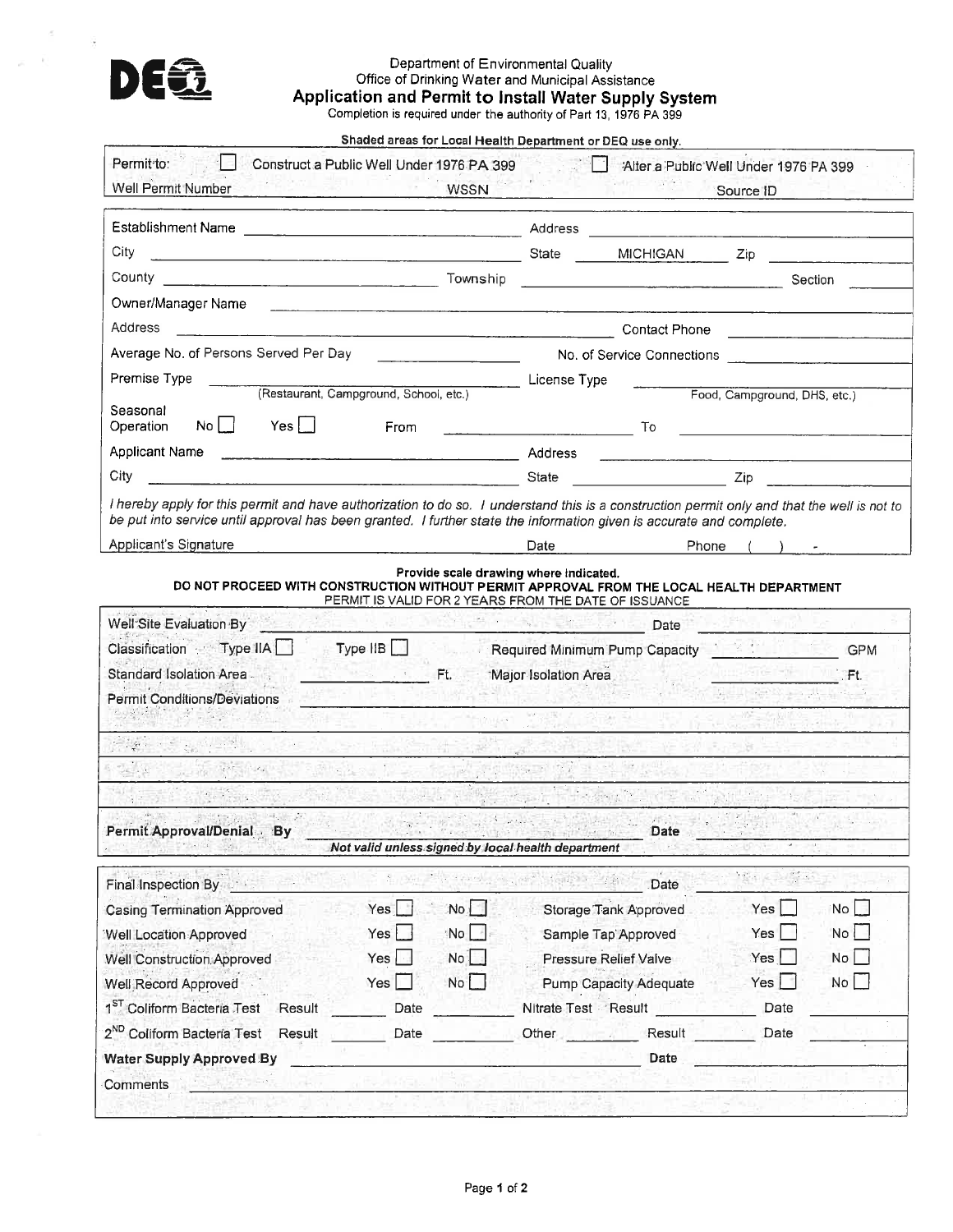$\alpha$ 

#### **SCALE DRAWING:**

Make a SCALE DRAWING indicating north, including dimensions, in the space provided below or attach separate sheet. Show well location in respect to all possible sources of contamination, including adjacent properties, sewer lines, septic system(s), and major sources of contamination. This drawing must be approved by the local health department before installation of the well.

After well construction is completed, a water well and pump record must be submitted and approved, the local health department is to be notified for final inspection, and applicable sampling of the well and water supply system is to be completed. Approval from the local health department is required prior to placing water supply well into service.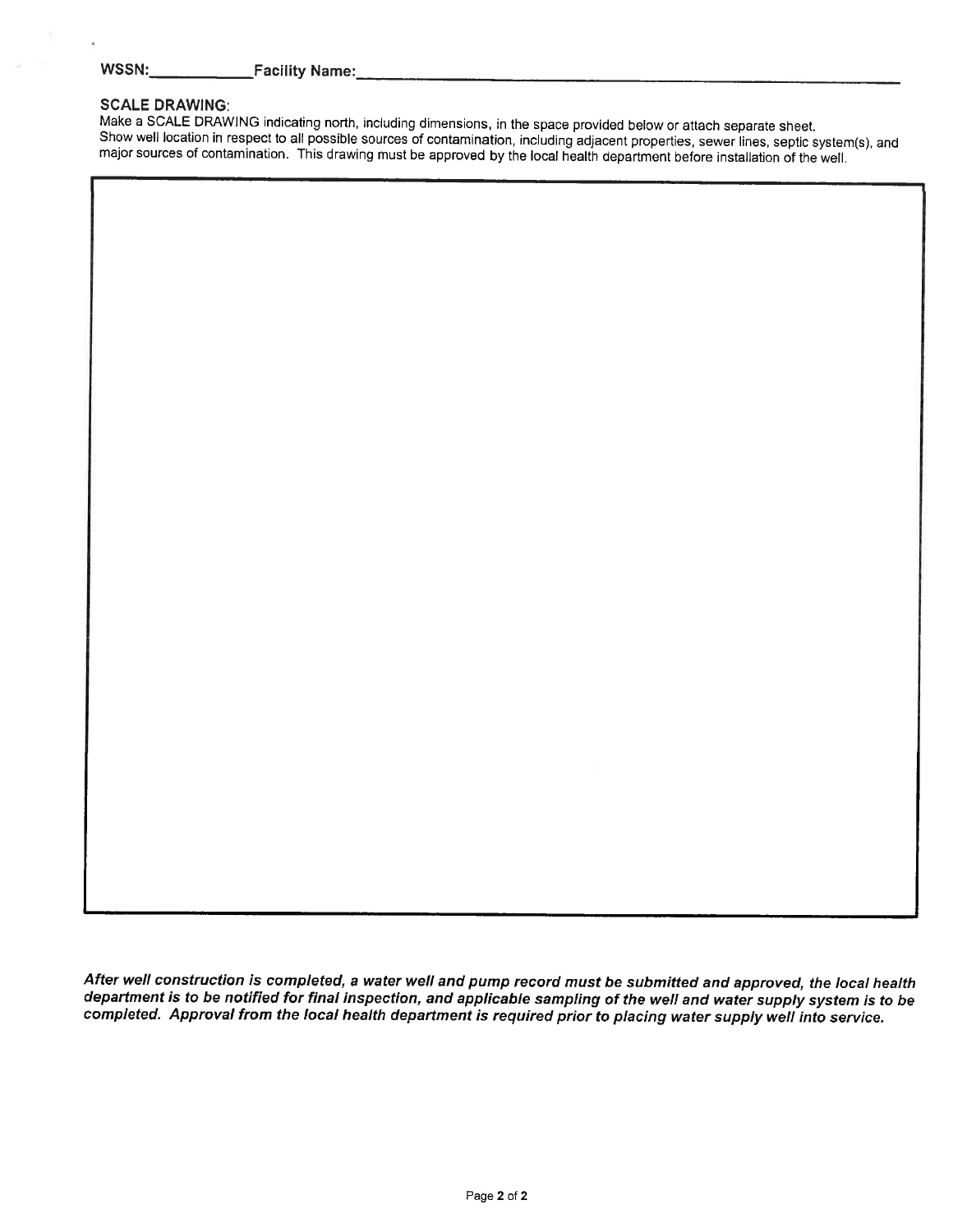## TYPE II WATER SYSTEM PLAN REQUIREMENTS

Required plan and specifications for a water system shall contain, at a minimum, all of the following information, where pertinent:

- 1. A scaled site plan including dimensions showing well location in respect to all possible sources of contamination, including adjacent properties, sewer lines, septic systems and major sources of contamination within 800' of the well. Include property boundaries.
- 2. The general layout of the entire waterworks system, including treatment systems and distribution systems, the location of valves, hydrants, storage tanks, watermains, and their size, pumps, wells, and pumping facilities.
- 3. An identification of the entire area served or proposed to be served by the water supply including number of service connections.
- 4. Rated capacity of the water system, including capacity of the developed water source, treatment system, storage tanks and pumping facilities.

## REQUIRED WATER SAMPLING REQUIREMENTS FOR TRANSIENT SUPPLIES

All transient water supplies are required to collect the following water samples on a schedule determined by the Type II Public Water Supply Coordinator. Call Elizabeth Suggitt at  $(906)$  643-1100, x 205 for more information.

Quarterly Bacteriologic Water Sample - Unit 30 Annual Partial Chemical Water Sample - Unit 32 Other samples depending on individual circumstances.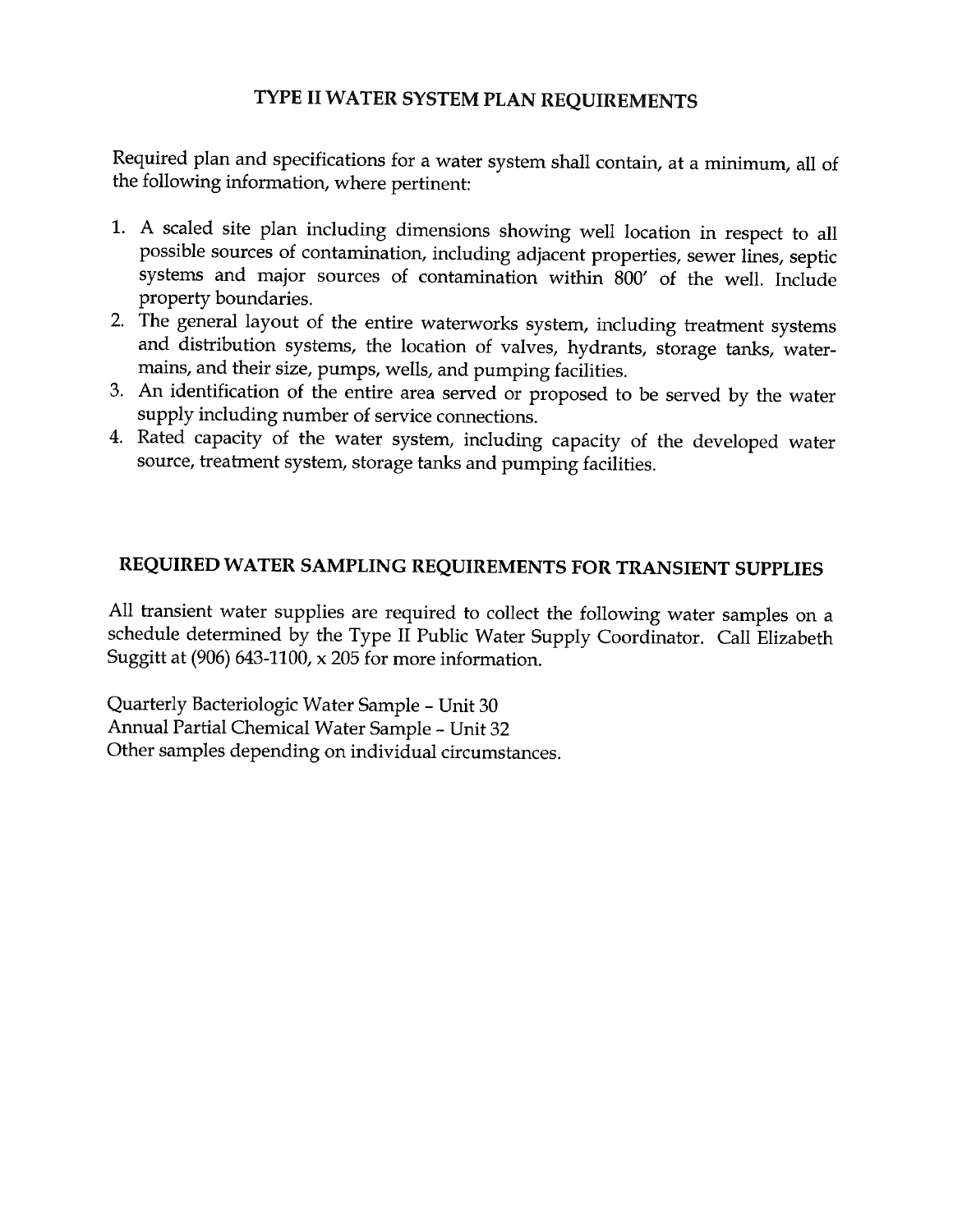# PLUMBING FIXTURE INVENTORY

<u> 1980 - Johann Johann Stoff, deutscher Stoff, der Stoff, der Stoff, der Stoff, der Stoff, der Stoff, der Stoff</u>

| <b>AREA</b><br><b>RESTROOMS</b> | <b>FIXTURE TYPE</b><br><b>BATHTUB OR TUB/SHOWER</b><br><b>DRINKING FOUNTAIN</b> | <b>LIST NUMBER</b><br>OF FIXTURES |
|---------------------------------|---------------------------------------------------------------------------------|-----------------------------------|
|                                 |                                                                                 |                                   |
|                                 |                                                                                 |                                   |
|                                 |                                                                                 |                                   |
|                                 |                                                                                 |                                   |
|                                 | <b>LAVATORY</b>                                                                 |                                   |
|                                 | <b>SHOWER</b>                                                                   |                                   |
|                                 | <b>TOILET - WITH WATER CLOSET</b>                                               |                                   |
|                                 | - WITH FLUSH VALVE                                                              |                                   |
|                                 | URINAL - WITH WATER CLOSET                                                      |                                   |
|                                 | - WITH FLUSH VALVE                                                              |                                   |
| <b>KITCHEN</b>                  | <b>AUTOMATIC DISHWASHER</b>                                                     |                                   |
|                                 | <b>COFFEE URN</b>                                                               |                                   |
|                                 | <b>GARBAGE DISPOSAL - DOMESTIC</b>                                              |                                   |
|                                 | - COMMERCIAL                                                                    |                                   |
|                                 | <b>GLASS FILLING UNIT</b>                                                       |                                   |
|                                 | HOT CHOCOLATE DISPENSING UNIT                                                   |                                   |
|                                 | <b>ICE CREAM DIPPERWELL</b>                                                     |                                   |
|                                 | <b>ICE MACHINE</b>                                                              |                                   |
|                                 | <b>KITCHEN SINK - SMALL</b>                                                     |                                   |
|                                 | - LARGE                                                                         |                                   |
|                                 | <b>SOFT SERVE ICE CREAM</b>                                                     |                                   |
|                                 | <b>SPRAY RINSE - HAND OPERATED</b>                                              |                                   |
|                                 | <b>UTILITY SINK</b>                                                             |                                   |
| <b>LAUNDRY</b>                  | <b>WASHING MACHINE - 1/2" CONNECTION</b>                                        |                                   |
|                                 | - 5/8" CONNECTION                                                               |                                   |
|                                 | - 3/4" CONNECTION                                                               |                                   |
|                                 | <b>UTILITY SINK</b>                                                             |                                   |
|                                 |                                                                                 |                                   |
| <b>MISC</b>                     | <b>AIR CONDITIONER</b>                                                          |                                   |
|                                 | AUTO/EQUIPMENT WASHING - HAND SPRAY TYPE                                        |                                   |
|                                 | <b>EVAPORATIVE COOLER</b>                                                       |                                   |
|                                 | <b>GROUND WATER HEAT PUMP</b>                                                   |                                   |
|                                 | <b>HOSE BIBB/YARD HYDRANT - 1/2" CONNECTION</b>                                 |                                   |
|                                 | - 5/8" CONNECTION                                                               |                                   |
|                                 | - 3/4" CONNECTION                                                               |                                   |
|                                 | LAWN SPRINKLER - PER SPRINKLER HEAD                                             |                                   |
|                                 | <b>WATER SOFTENER REGENERATION</b>                                              |                                   |
|                                 | <b>OTHER - (LIST TYPE)</b>                                                      |                                   |
|                                 | OTHER - (LIST TYPE)                                                             |                                   |
|                                 | OTHER - (LIST TYPE)                                                             |                                   |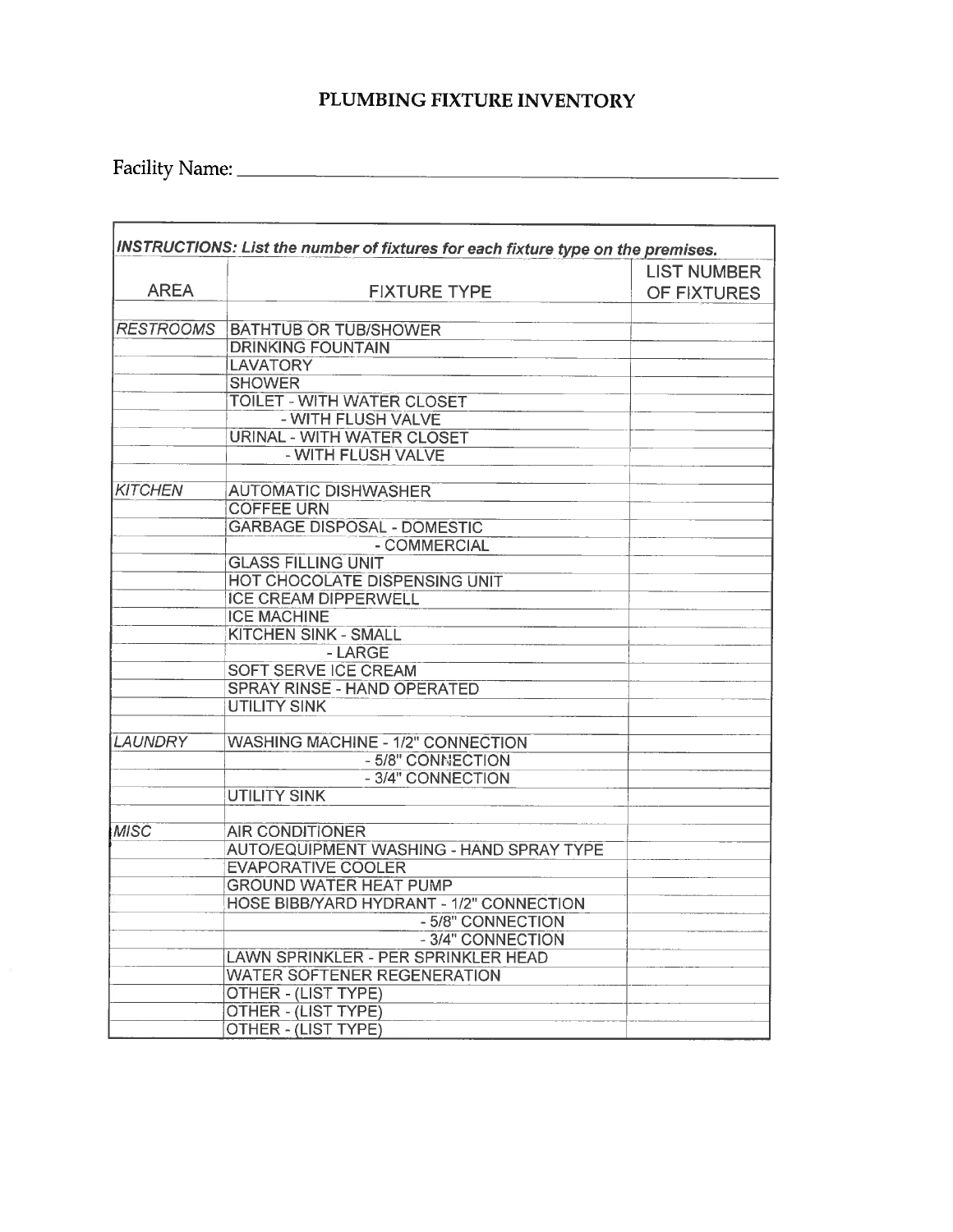### **Contingency Plan**

A contingency plan for an appropriate response to temporary loss of normal water service is required as part of the managerial capacity assessment. The attached contingency plan form is to be completed and submitted with the rest of this application

| DRINKING WATER CONTINGENCY PLAN    |  |
|------------------------------------|--|
| Noncommunity Public Water Supplies |  |

Water Supply Name:

Water Supply Serial Number: (WSSN) \_\_\_\_

 $\frac{1}{\left|\mathbf{q}\right|}$  ,  $\frac{1}{\left|\mathbf{q}\right|}$  ,

\*In the event of an emergency pertaining to the drinking water supply, it is necessary to act promptly and effectively to protect public health and welfare. In the context of this plan, emergencies could include complete loss of water pressure, contamination of water supply and threat or observed vandalism to water system. Complete loss of water normally would require closure of the facility. Threats or contamination with unknown substances may also warrant such action. However, under certain situations where water is flowing but has been determined unsafe to drink by health authorities, it may be possible to operate the facility with the approval of the appropriate local or state agencies. If approved, operation for an interim period is dependent on providing an approved source of water for consumption and notification to the users to not consume the piped water in the facility. This fact sheet is intended to outline procedures and contacts to address such emergencies. If an energency occurs, immediately contact your local health department for further instructions.

1. Facility Personnel: List persons responsible for the facility (owner or designee) and person(s) in routine charge of water system operations.

| <u>Name</u> | <b>Title</b> | <u> Phone Number/Cell</u> |
|-------------|--------------|---------------------------|
|             |              |                           |
|             |              |                           |

2. Other Contacts: List local and state contacts for notification of emergencies involving drinking water.

Local Health Department contact: Linda Smith Michigan Dept. of Environmental Quality

906-341-6951 ext. 133 or 110 906-346-8538

3. Certified Laboratory: List local laboratory(s) and telephone number used by your facility for analysis of total coliform bacteria

White Water Associates Laboratory: 906-822-7889 Lansing Laboratory: 517-335-8184 Local Laboratory:

4. Contractors: List qualified contractors who may be used during emergencies.

| Water Well Drilling Contractor: |  |
|---------------------------------|--|
| Plumbing Contractor:            |  |
| Other:                          |  |

5. Alternate Water Source: List options for providing safe source of drinking water on a temporary